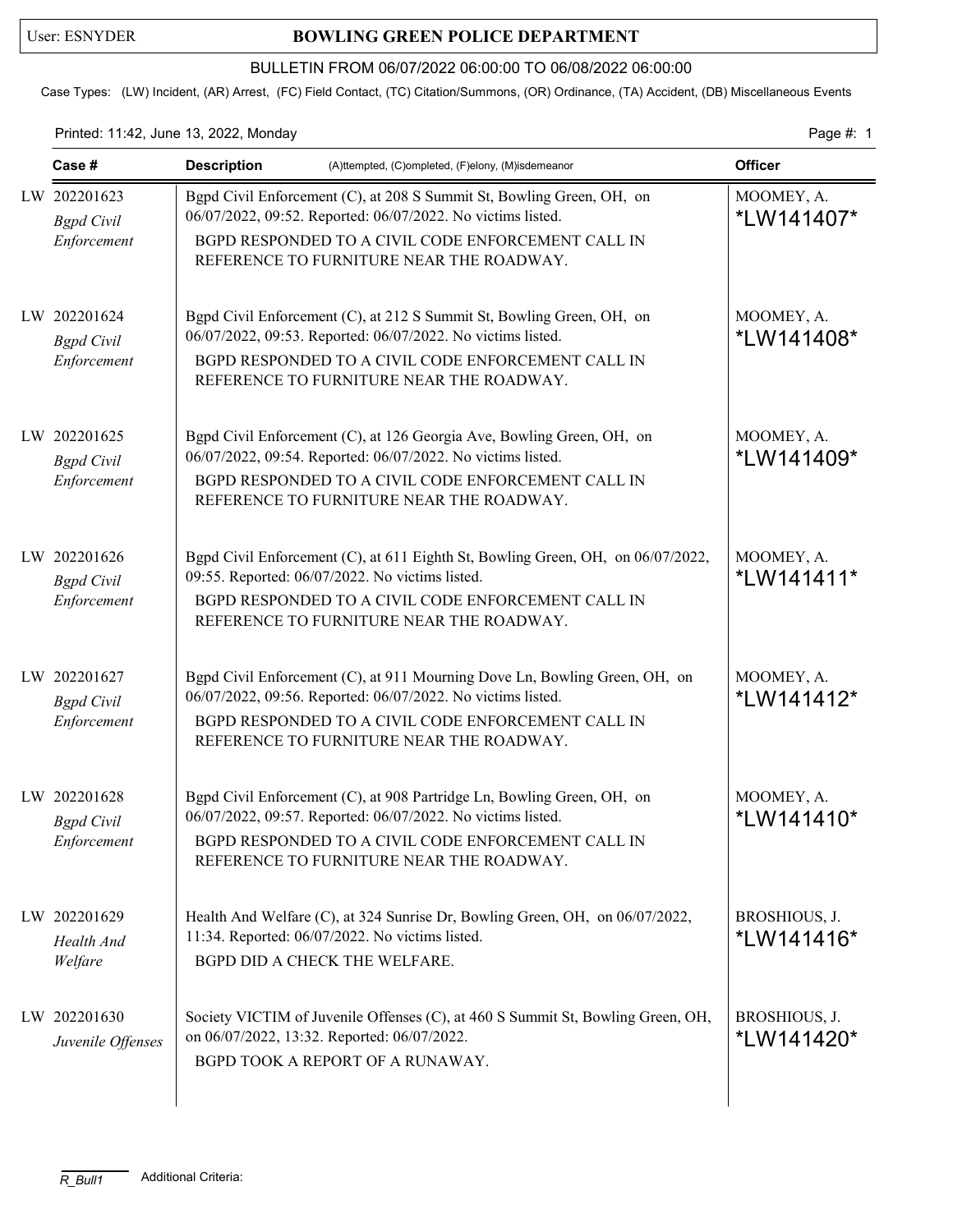| Case #                                                        | <b>Description</b><br>(A)ttempted, (C)ompleted, (F)elony, (M)isdemeanor                                                                                                                       | <b>Officer</b>             |
|---------------------------------------------------------------|-----------------------------------------------------------------------------------------------------------------------------------------------------------------------------------------------|----------------------------|
| LW 202201631<br><b>Violate Protection</b><br>Order Or Consent | Wright, Sarah Rae (W F, 35) VICTIM of Violate Protection Order Or Consent<br>Agreement Or Anti-stalki (C), at 850 Sixth St, Bowling Green, OH, on 06/07/2022,<br>19:51. Reported: 06/07/2022. | ROMSTADT, R.<br>*LW141426* |
| Agreement Or<br>Anti-stalki                                   | BGPD RESPONDED TO 850 6TH ST. FOR A REPORT OF A POSSIBLE TPO<br><b>VIOLATION</b>                                                                                                              |                            |
| LW 202201632<br>Theft - Shoplifting                           | Walmart VICTIM of Theft - Shoplifting (C), at 131 W Gypsy Lane Rd, Bowling<br>Green, OH, on 06/07/2022, 20:26. Reported: 06/07/2022. Tot.Est.Loss: \$45.                                      | SNYDER, V.<br>*LW141428*   |
|                                                               | BG POLICE RESPONDED TO 131 WEST GYPSY LANE FOR A THEFT<br>REPORT. ALISON COLLINS WAS CITED FOR THEFT/SHOPLIFTING<br>2913.02A1. CTDT 061522 10A.                                               |                            |
| LW 202201634<br>Property<br>Damage/non                        | Nelson, Christina (W F, 55) VICTIM of Property Damage/non Criminal (C), at 131<br>W Gypsy Lane Rd, Bowling Green, OH, on 06/07/2022, 20:26. Reported:<br>06/07/2022.                          | SNYDER, V.<br>*LW141430*   |
| Criminal                                                      | BG POLICE RESPONDED TO 131 W. GYPSY LANE FOR A CRIMINAL<br>DAMAGING REPORT.                                                                                                                   |                            |
| LW 202201633<br>Telecommunicatio                              | Stuard, Annalisa M. (W F, 41) VICTIM of Telecommunications Harassment - Fail To $ST$ JOHN, K. S.<br>Desist (C), at 515 E Gypsy Lane Rd, Bowling Green, OH, on 06/07/2022, 20:36.              | *LW141429*                 |
| ns Harassment -<br>Fail To Desist                             | Reported: 06/07/2022.<br>BGPD RESPONDED TO 515 E GYPSY LANE ROAD FOR A TELEPHONE<br>HARASSMENT.                                                                                               |                            |
|                                                               | MICHAEL ALLEN ARRESTED FOR TELECOMMUNICATIONS<br>HARASSMENT 2917.21A3. LODGED WCJC. CTDT 060822 830A.                                                                                         |                            |
| LW 202201635<br><b>Found Property</b>                         | Richard, Sharon Ritta (W F, 32) VICTIM of Found Property (C), at 950 W Wooster<br>St, Bowling Green, OH, on 06/07/2022, 21:07. Reported: 06/07/2022.                                          | LEMKE, T.<br>*LW141431*    |
|                                                               | PROPERTY WAS FOUND AT THE WOOD COUNTY HOSPITAL AND<br>TURNED IN TO BGPD.                                                                                                                      |                            |
| LW 202201636<br><b>Found Property</b>                         | Harrison, Bradley S. (W M, 53) VICTIM of Found Property (C), at 212 E Wooster St, LEMKE, T.<br>Bowling Green, OH, on 06/07/2022, 21:47. Reported: 06/07/2022.                                 | *LW141432*                 |
|                                                               | WHILE ON FOOT PATROL IN THE DOWNTOWN AREA, FOUND<br>PROPERTY WAS TURNED IN TO BGPD.                                                                                                           |                            |
| LW 202201637<br>Health And                                    | Health And Welfare (C), at 142 Campbell Hill Rd, Bowling Green, OH, on<br>06/08/2022, 00:20. Reported: 06/08/2022. No victims listed.                                                         | ROMSTADT, R.<br>*LW141434* |
| Welfare                                                       | BGPD TOOK A SUSPICIOUS INCIDENT REPORT                                                                                                                                                        |                            |
| LW 202201638<br>Criminal Trespass                             | Society VICTIM of Criminal Trespass - Land Premises Of Another (C), at 200 N Main LEMKE, T.<br>St, Bowling Green, OH, on 06/08/2022, 01:59. Reported: 06/08/2022.                             | *LW141435*                 |
| - Land Premises Of<br>Another                                 | BGPD RESPONDED TO 200 N. MAIN STREET IN THE CITY OF BOWLING<br>GREEN FOR A REPORT OF CRIMINAL TRESPASS.                                                                                       |                            |
| $R_B$ ull1                                                    | <b>Additional Criteria:</b>                                                                                                                                                                   |                            |